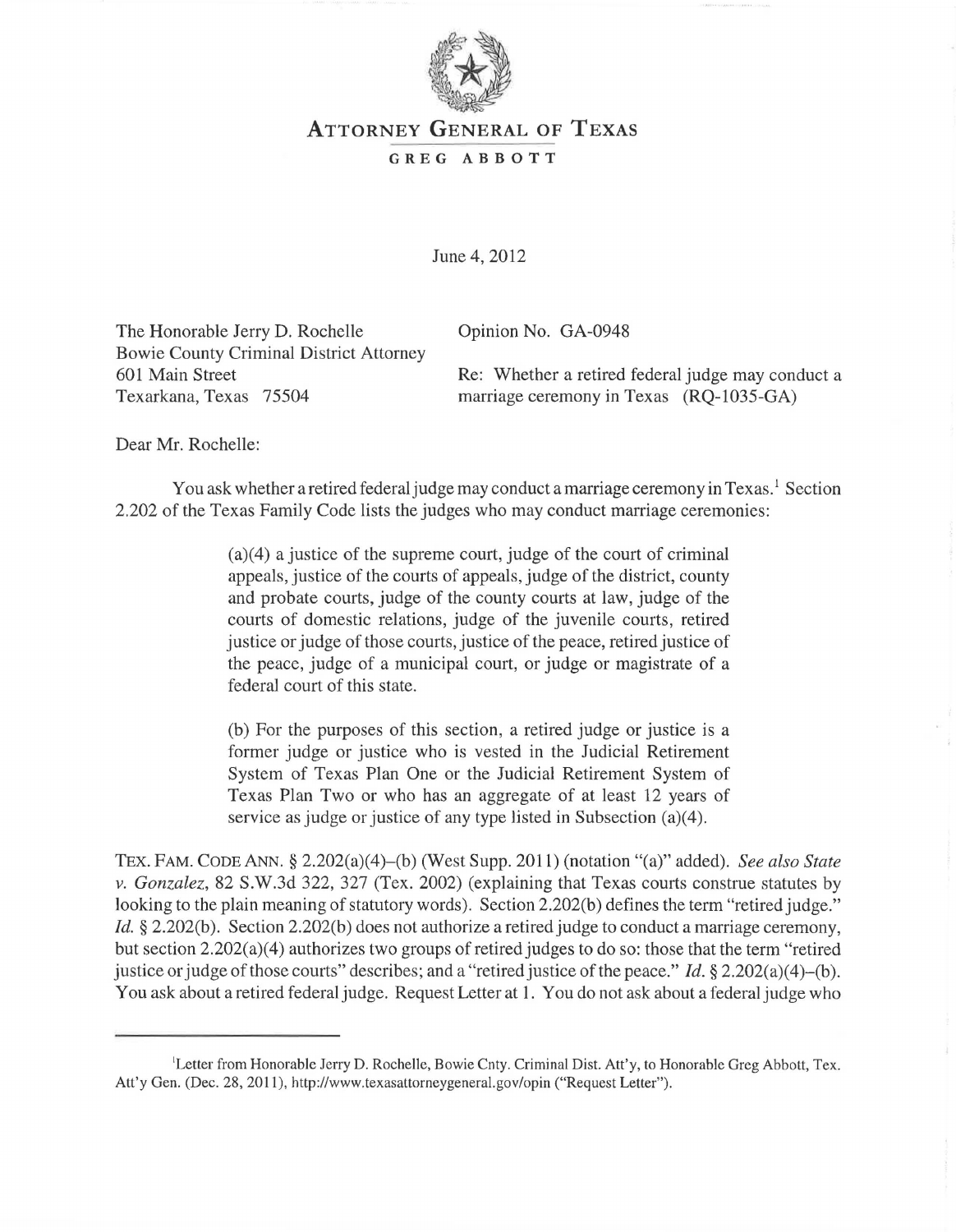might also be "a retired justice of the peace." *[d. See also* TEX. FAM. CODE ANN. § 2.202(a)(4) (authorizing "a retired justice of the peace" to perform a marriage ceremony). Therefore, we will discuss whether the term "retired justice or judge of those courts" describes a retired federal judge.

The term "retired justice or judge of those courts" describes only the courts listed before it in section  $2.202(a)(4)$ . *See TEX.* GOV'T CODE ANN. §  $311.011(a)$  (West  $2005$ ) ("Words and phrases" shall be read in context and construed according to the rules of grammar and common usage."). A "judge or magistrate of a federal court" is listed after the term "retired justice or judge of those courts." TEX. FAM. CODE ANN. § 2.202(a)(4) (West Supp. 2011). Therefore, the term "retired justice or judge of those courts" does not describe a retired federal judge. Accordingly, section  $2.202(a)(4)$  does not authorize a retired federal judge to conduct a marriage ceremony in Texas.<sup>2</sup>

<sup>&</sup>lt;sup>2</sup>Nevertheless, even if a retired judge who conducts a marriage ceremony lacks authority to do so, the subsequent marriage might still be valid if, among other things, the judge had a reasonable appearance of authority and a party participated in the ceremony in good faith. TEX. FAM. CODE ANN. § 2.302(1)-(2) (West 2006).